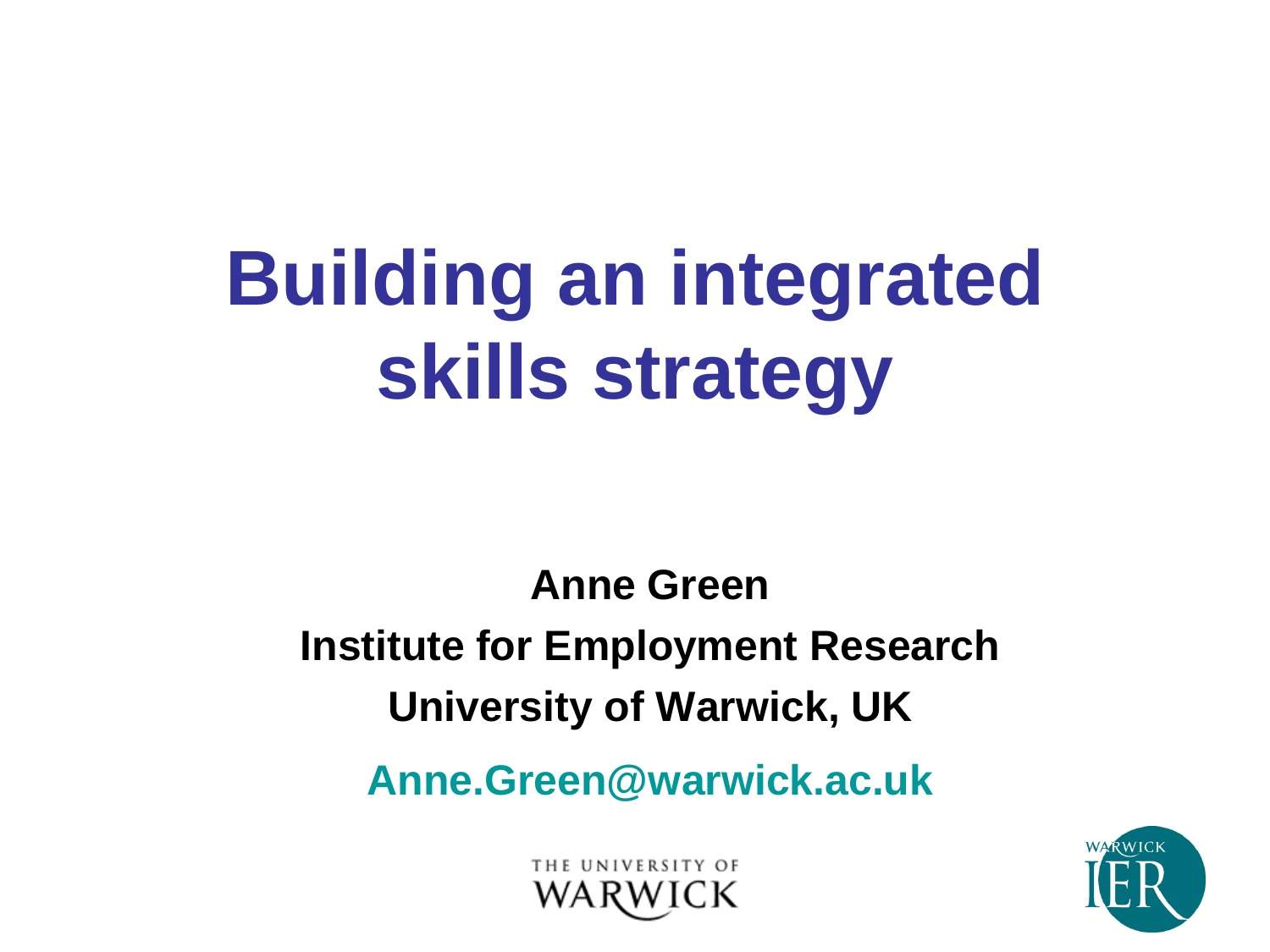# **Understanding the local context**

#### *What is the current position?*

- **Supply of skills**
- **demand for skills**
- role of labour market intermediaries in matching demand and supply

#### *Where do we want to be? and when?*

- understanding local trends / projections
- are they moving in the right direction?

#### *The broader context*

- what are national and regional priorities?
- how will a local skills strategy link to other strategies? (economic, spatial, etc)



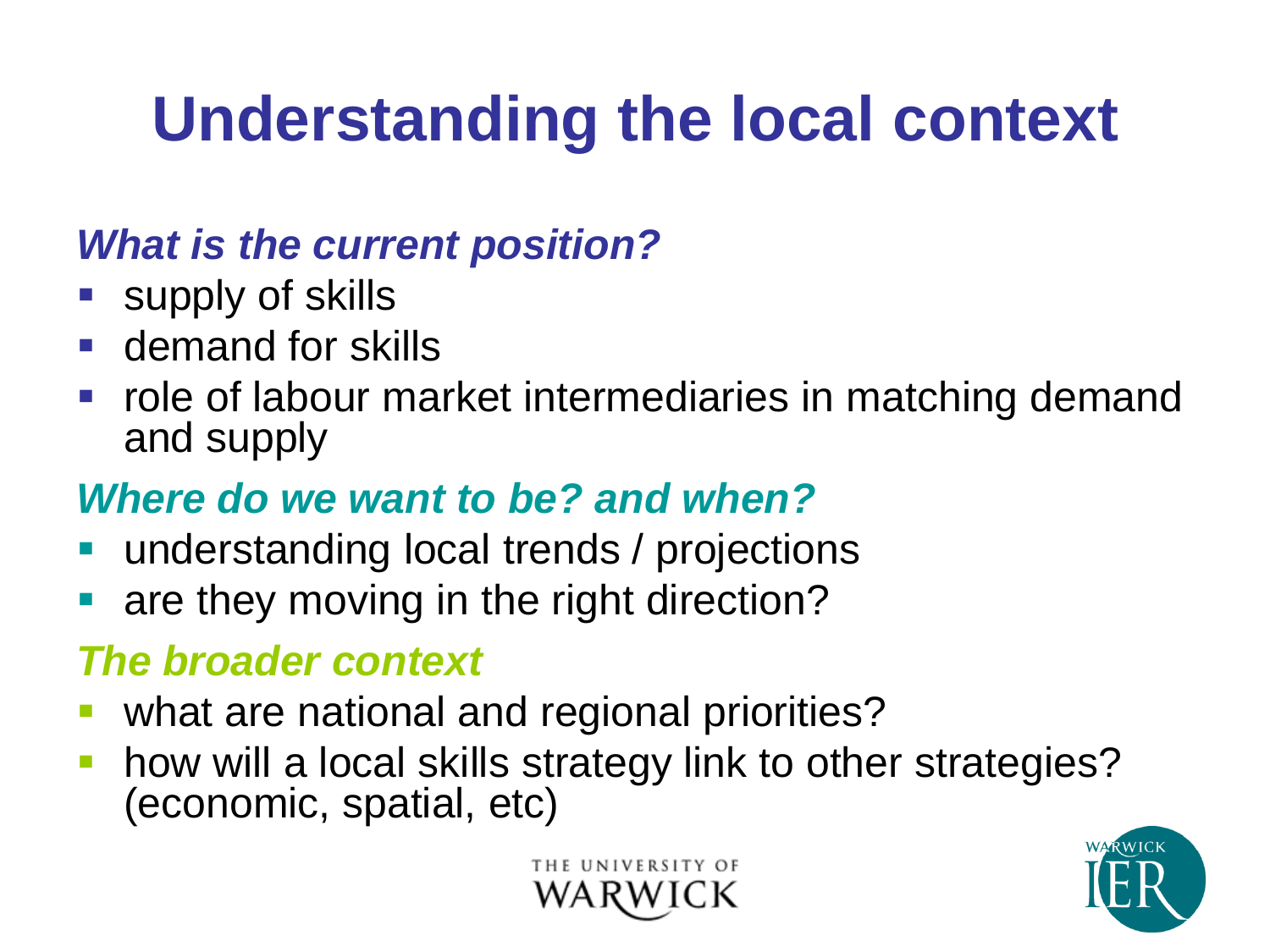### **What are the priorities? How are they balanced?**

- **Retaining skilled labour**
- Attracting skilled labour
- **Focusing on new labour market entrants**
- Developing the existing workforce
- Integrating the workless into employment
- Sustaining employment through skills development
- Understanding employers' demand for skills and current recruitment and retention issues
- Developing employers' demand for skills
- Helping education and training providers meet the needs of individuals, employers and the local economy



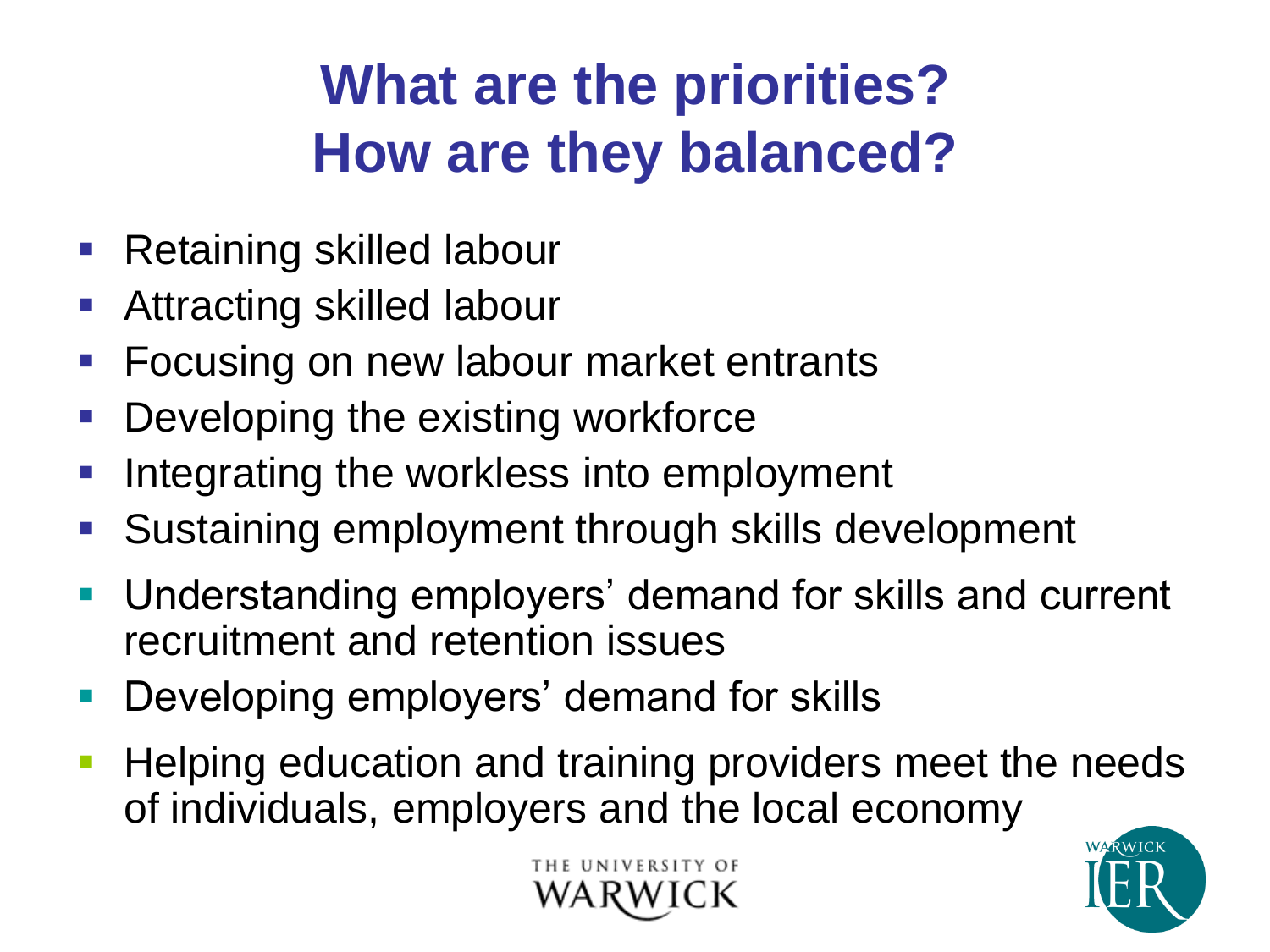### **How do we get to where we want to be?**

- *Supply-side interventions* to remedy deficiencies in the labour force
	- *but* not just about skills and employability
	- need to consider other issues / barriers too
- *Demand-side measures*
	- supporting local firms
	- inward investment
- *Integrating supply-side and demand-side measures* is likely to be most effective *-* employers control access to jobs and have influence over utilisation of skills
	- sector-specific skills development
	- influencing recruitment practices
	- ongoing workforce development



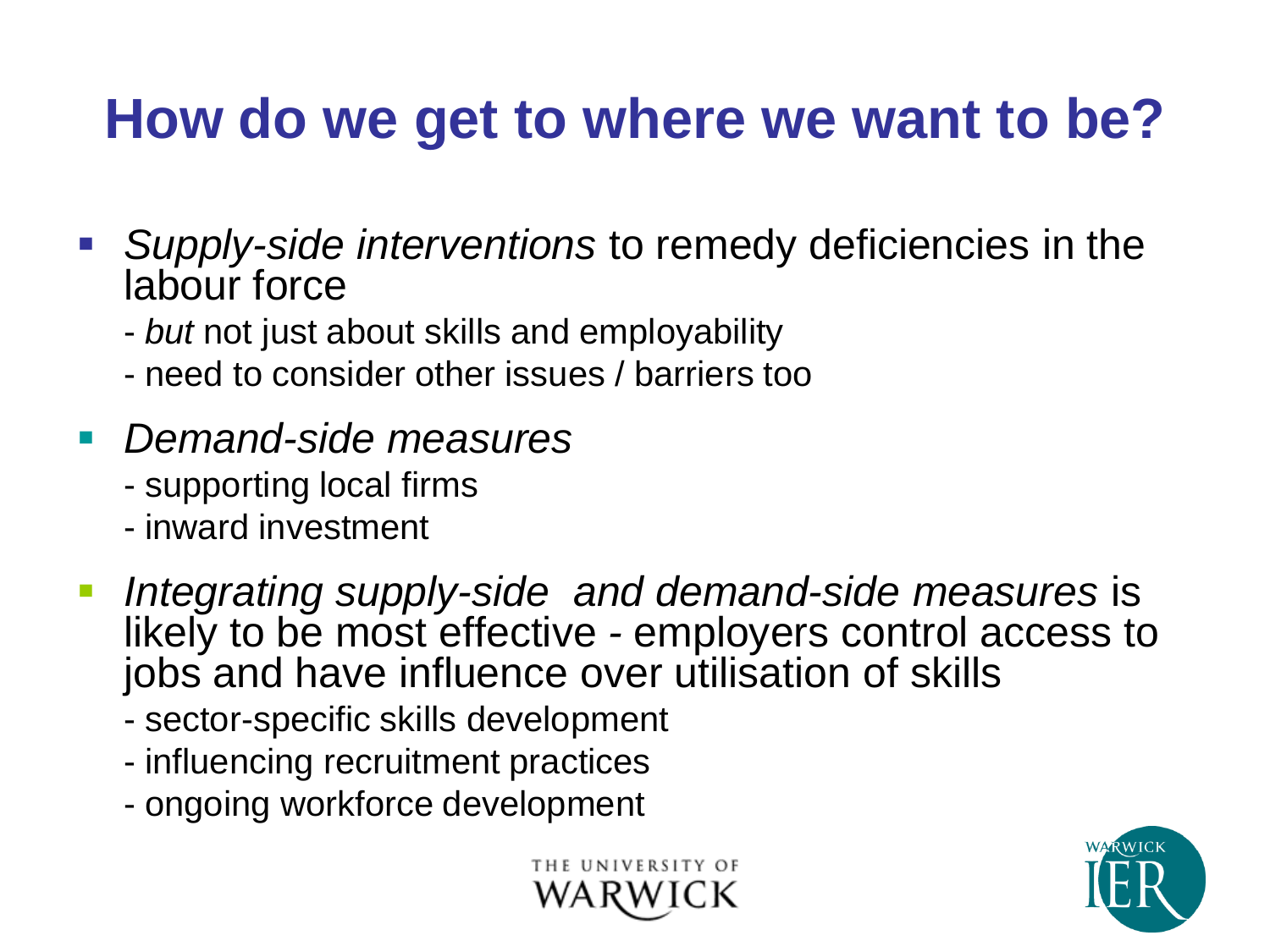### **Who needs to be involved?**

- Public sector:
	- local government
	- development agencies
	- employment service
- **Employers / employer** organisations
- Educational institutions
- Training providers
- **Voluntary and community** sector
- Trade unions
- **Partnership working and 'signposting'** to combat problems posed by a lack of integration and co-ordination of initiatives, which can lead to a situation of complexity, fragmentation and competition
- **Governance** arrangements
- Roles and responsibilities of different partners



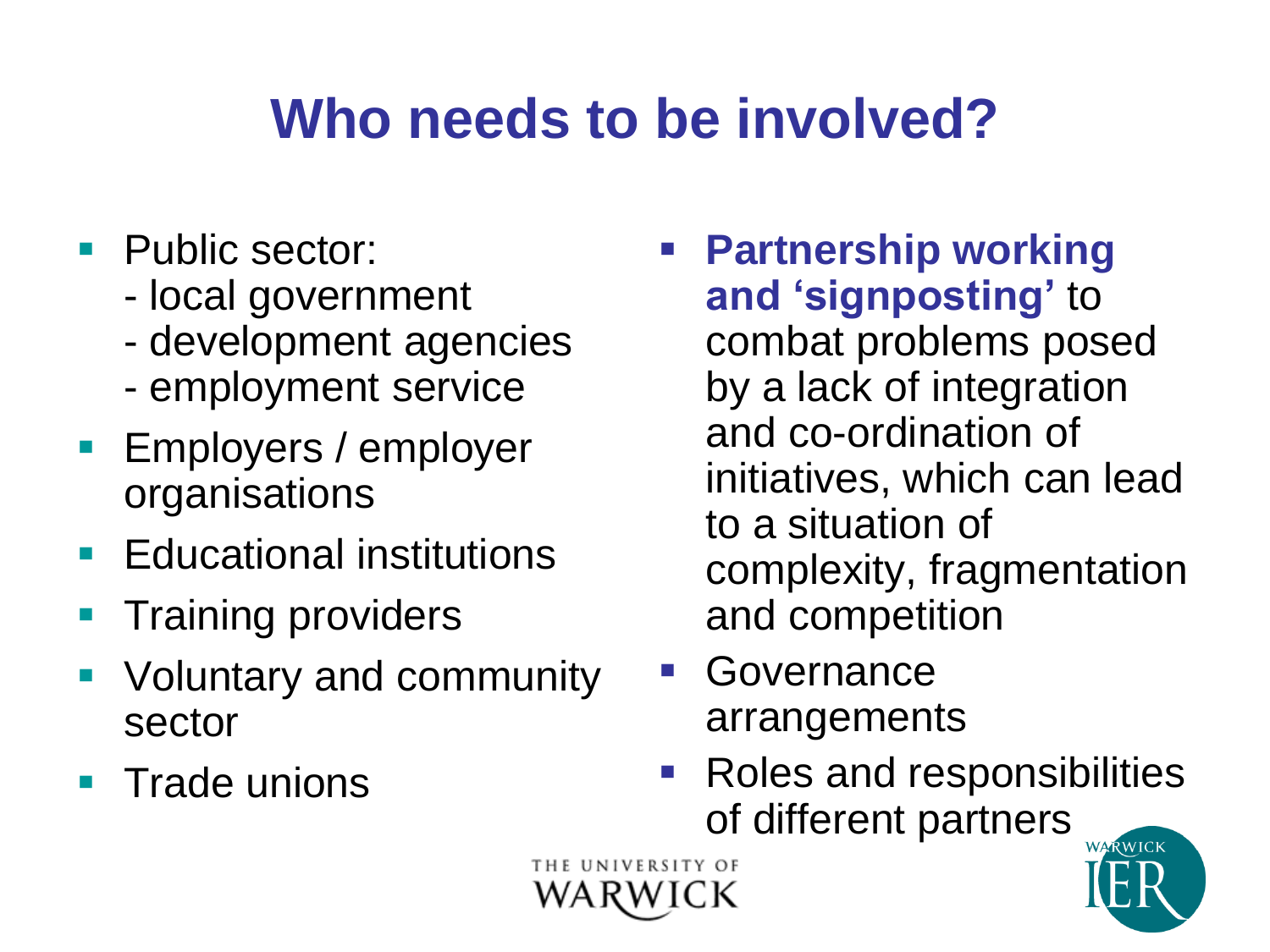# **What is it feasible?**

- *Timescale*:
	- short-term
	- medium-term
	- long-term
- *Funding streams*:
	- how much resource?
	- over what period?
	- what are the constraints on where/how to spend?
	- scope for pooling / realignment
- *Degree of local flexibility* to adapt to local circumstances / meet local needs as opposed to regional and national priorities
- Organisational targets *versus* broader strategic targets



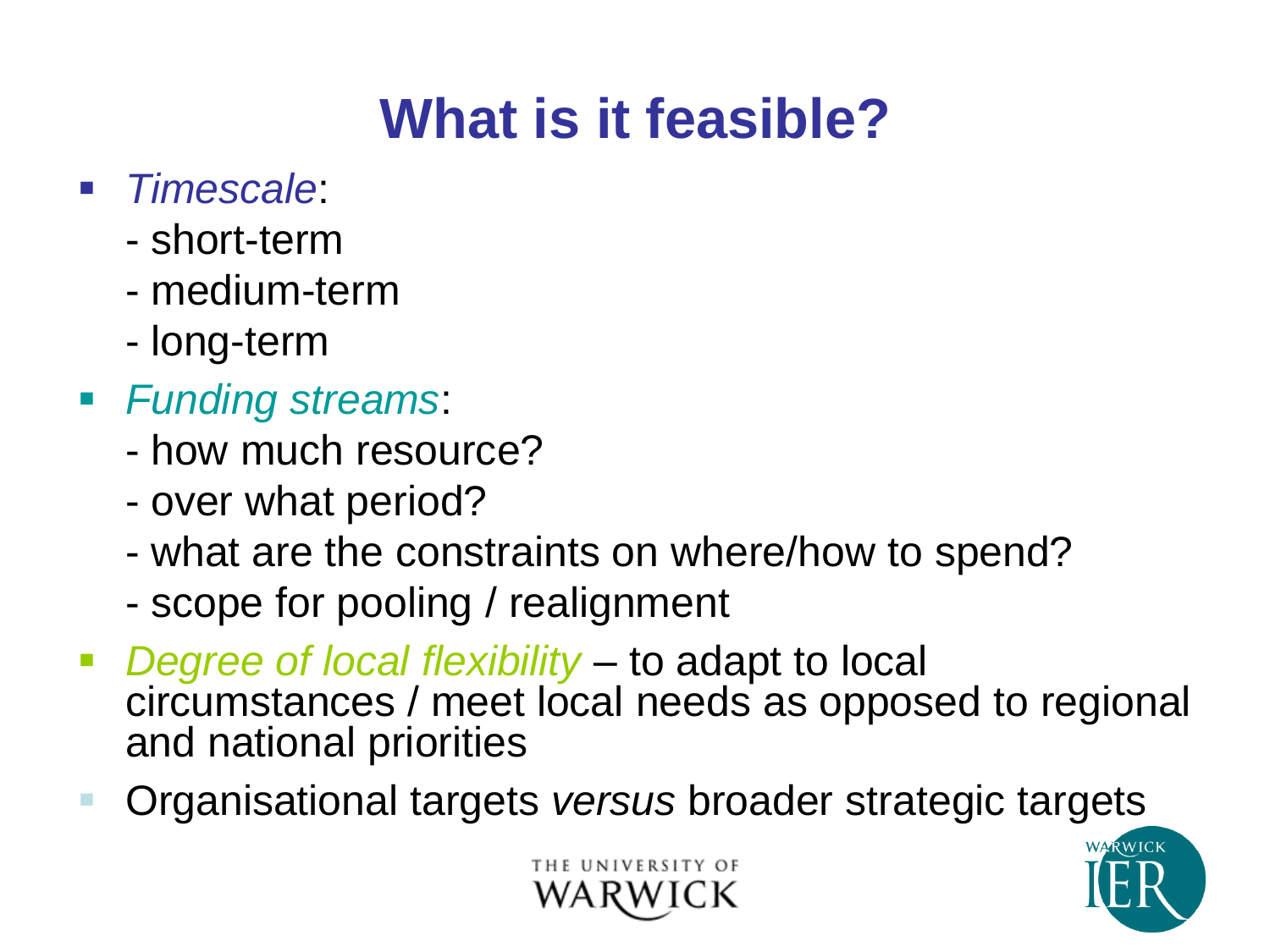# **Case Study:**

### **South and East Lincolnshire (1)**

### **Local Context**

- Rural area in eastern England
- Reliance on 'traditional' industries
- Underperforming economically in comparison with East Midlands region – widening local-regional productivity gap
- Relatively low unemployment
- Ageing population
- Loss of skills as young people and more highly qualified pursue careers elsewhere
- Low demand for skills limited opportunities for progression
- Low wage area
- **Migrant labour**

### **LOW SKILL EQUILIBRIUM**

few skill shortages and predominantly low skilled workforce → no incentive to participate in education / training / development and raise aspirations

> *"We grow cabbages, we just need people to pick them".*



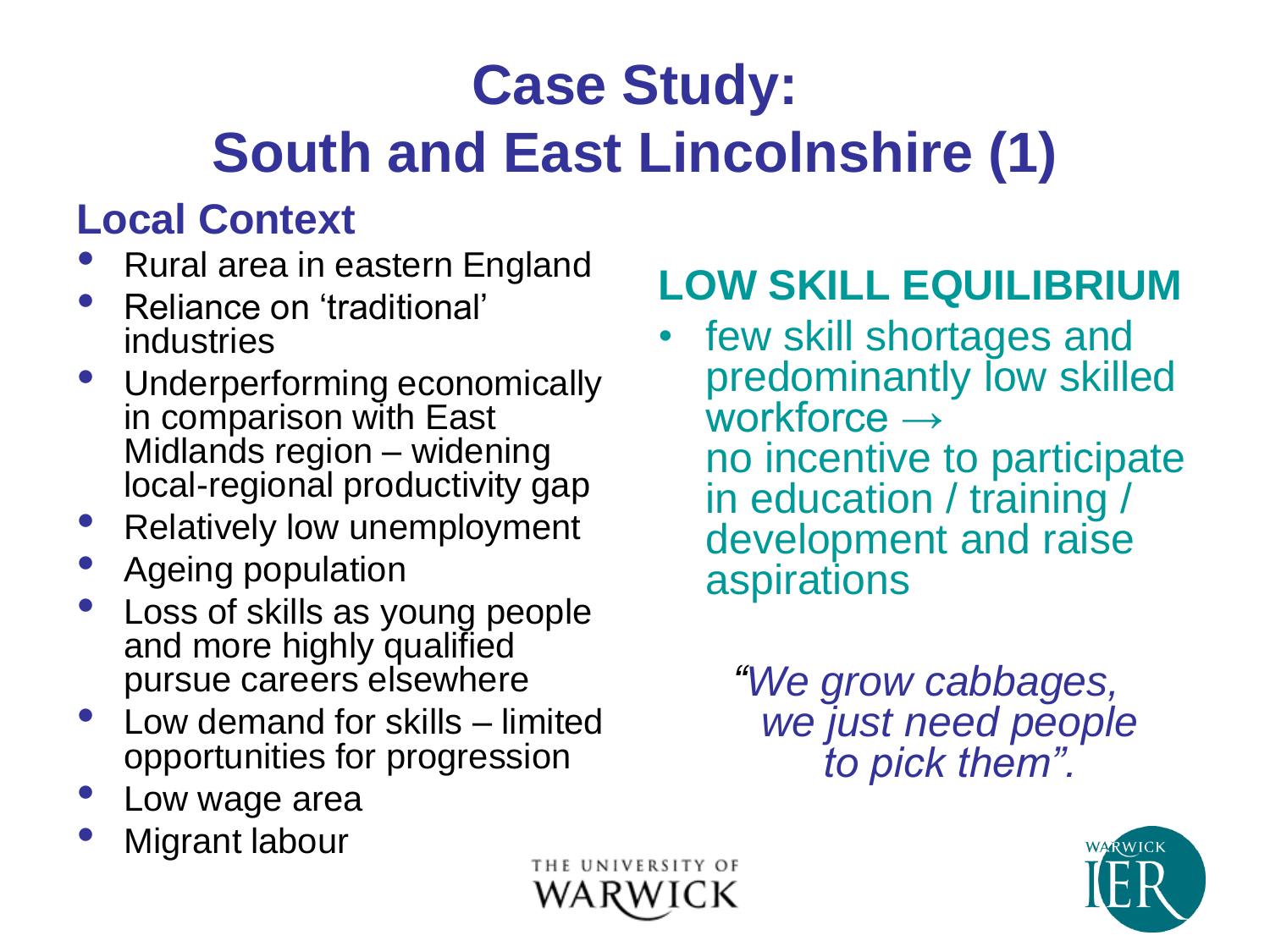### **Case Study: South and East Lincolnshire (2)**

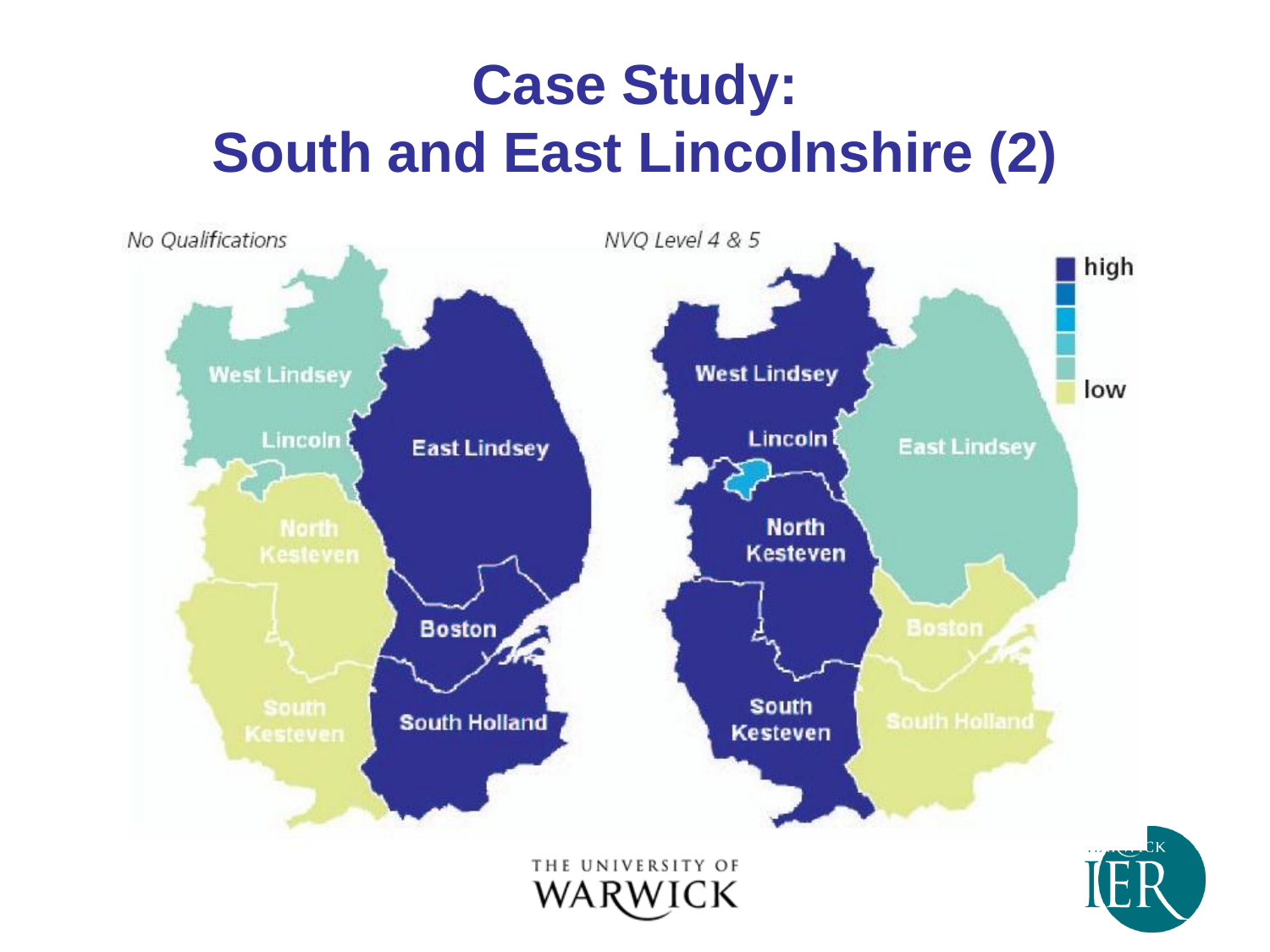# **Case Study: South and East Lincolnshire (3)** *Economic and Skills Strategy Priorities*

THE UNIVERSITY OF

- *Cluster and Sector Skills Development*
- *Young People and Graduate Retention*
- *Skills for Enterprise and Innovation*
- *Skills are only one part of a broader package of issues* – other issues include transport, accessibility, etc
- Sustaining competitiveness in established industries
- Encouraging innovation
- Business-to-business collaboration and clustering
- Upgrading supply of skills migrants and local population
- Greater FE & HE participation
- Attraction and start-up of businesses employing at higher skill levels
- Enterprise education in schools, colleges and universities

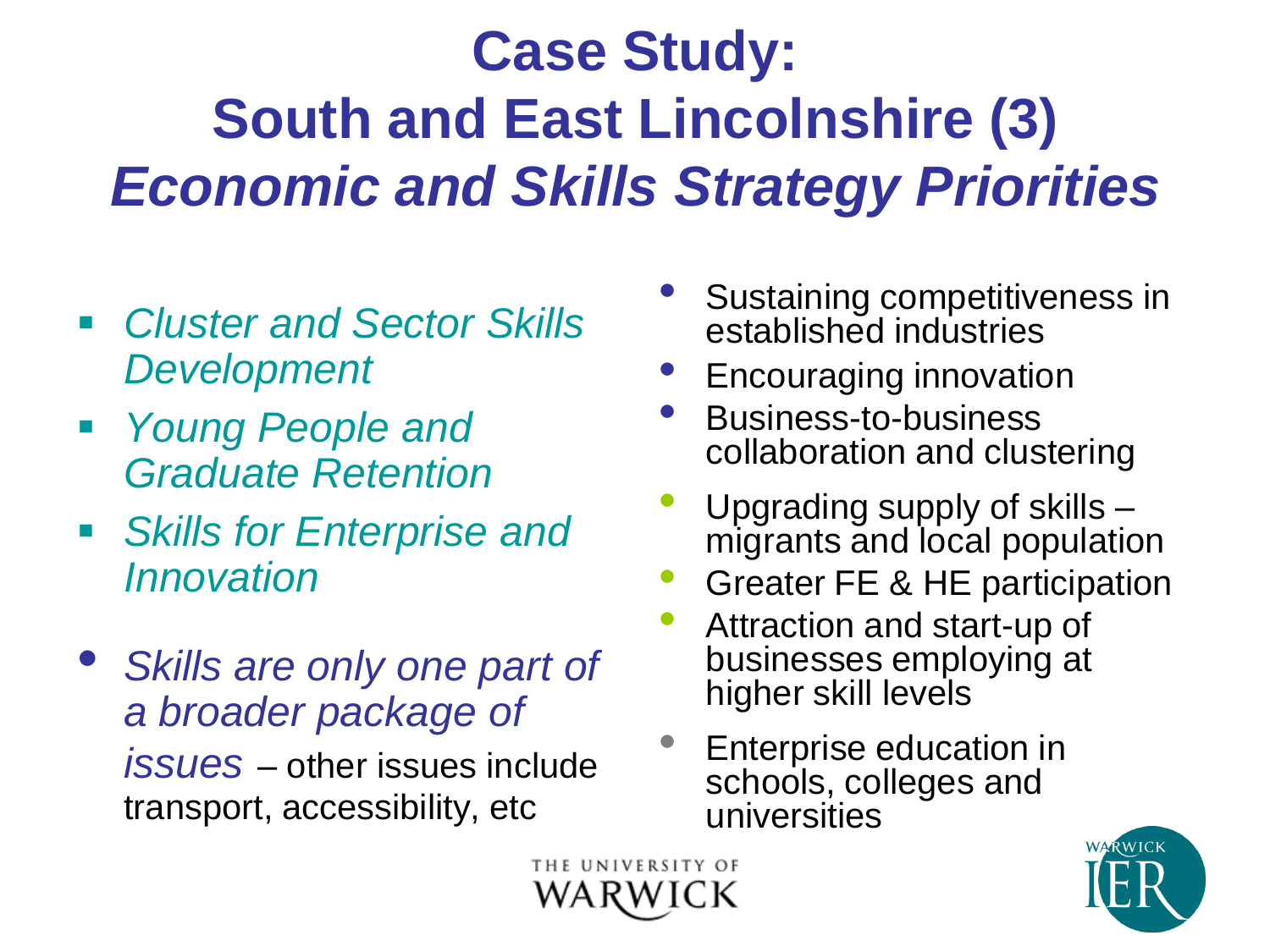# **Case Study: South and East Lincolnshire (4)** *Learning and Skills Delivery*

#### *Issue*

- *Delivery of training needs to balance*
- 1. Generalist / Specialist nature of training
- 2. Frequency of provision
- 3. Accessibility of provision
- *Delivery models*
- A. Frequent, general, easily accessible
- B. Specialist, less frequent, less accessible

### *Funding and costs*

- Funding regime is based on 'volumes and outputs'
- Higher costs of delivery in rural than in urban areas

### *Strategy*

• Promotion of *collaborative* working – attempting to foster co-operation between deliverers to realign services to meet local needs